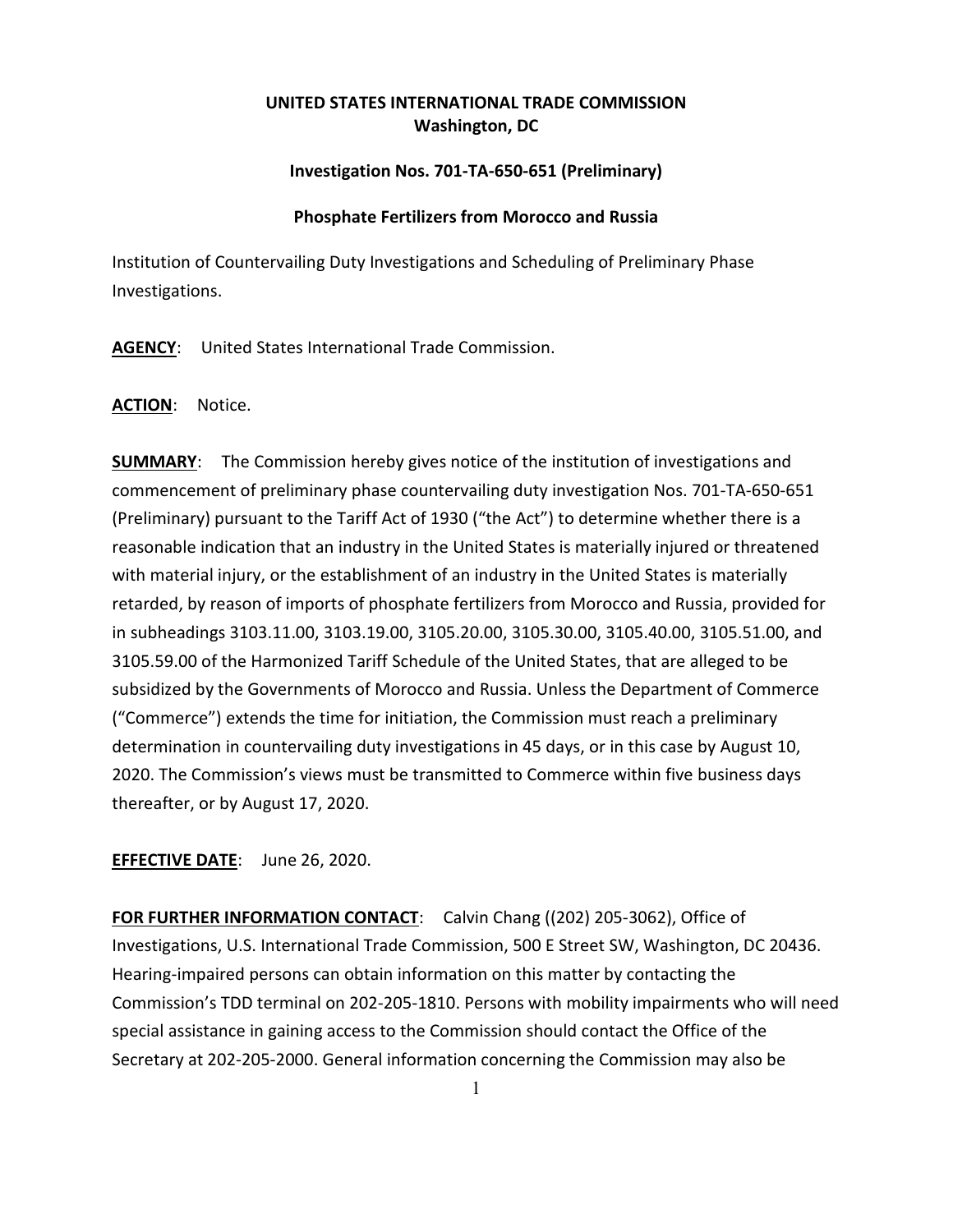obtained by accessing its internet server (*[https://www.usitc.gov](https://www.usitc.gov/)*). The public record for this investigation may be viewed on the Commission's electronic docket (EDIS) at *[https://edis.usitc.gov](https://edis.usitc.gov/)*.

#### **SUPPLEMENTARY INFORMATION**:

**Background**.--These investigations are being instituted, pursuant to section 703(a) of the Tariff Act of 1930 (19 U.S.C. 1671b(a)), in response to a petition filed on June 26, 2020, by The Mosaic Company, Plymouth, Minnesota.

For further information concerning the conduct of these investigations and rules of general application, consult the Commission's Rules of Practice and Procedure, part 201, subparts A and B (19 CFR part 201), and part 207, subparts A and B (19 CFR part 207).

**Participation in the investigation and public service list**.--Persons (other than petitioners) wishing to participate in the investigations as parties must file an entry of appearance with the Secretary to the Commission, as provided in sections 201.11 and 207.10 of the Commission's rules, not later than seven days after publication of this notice in the *Federal Register*. Industrial users and (if the merchandise under investigation is sold at the retail level) representative consumer organizations have the right to appear as parties in Commission countervailing duty investigations. The Secretary will prepare a public service list containing the names and addresses of all persons, or their representatives, who are parties to these investigations upon the expiration of the period for filing entries of appearance.

**Limited disclosure of business proprietary information (BPI) under an administrative protective order (APO) and BPI service list**.--Pursuant to section 207.7(a) of the Commission's rules, the Secretary will make BPI gathered in these investigations available to authorized applicants representing interested parties (as defined in 19 U.S.C. 1677(9)) who are parties to the investigations under the APO issued in the investigations, provided that the application is made not later than seven days after the publication of this notice in the *Federal Register*. A separate service list will be maintained by the Secretary for those parties authorized to receive BPI under the APO.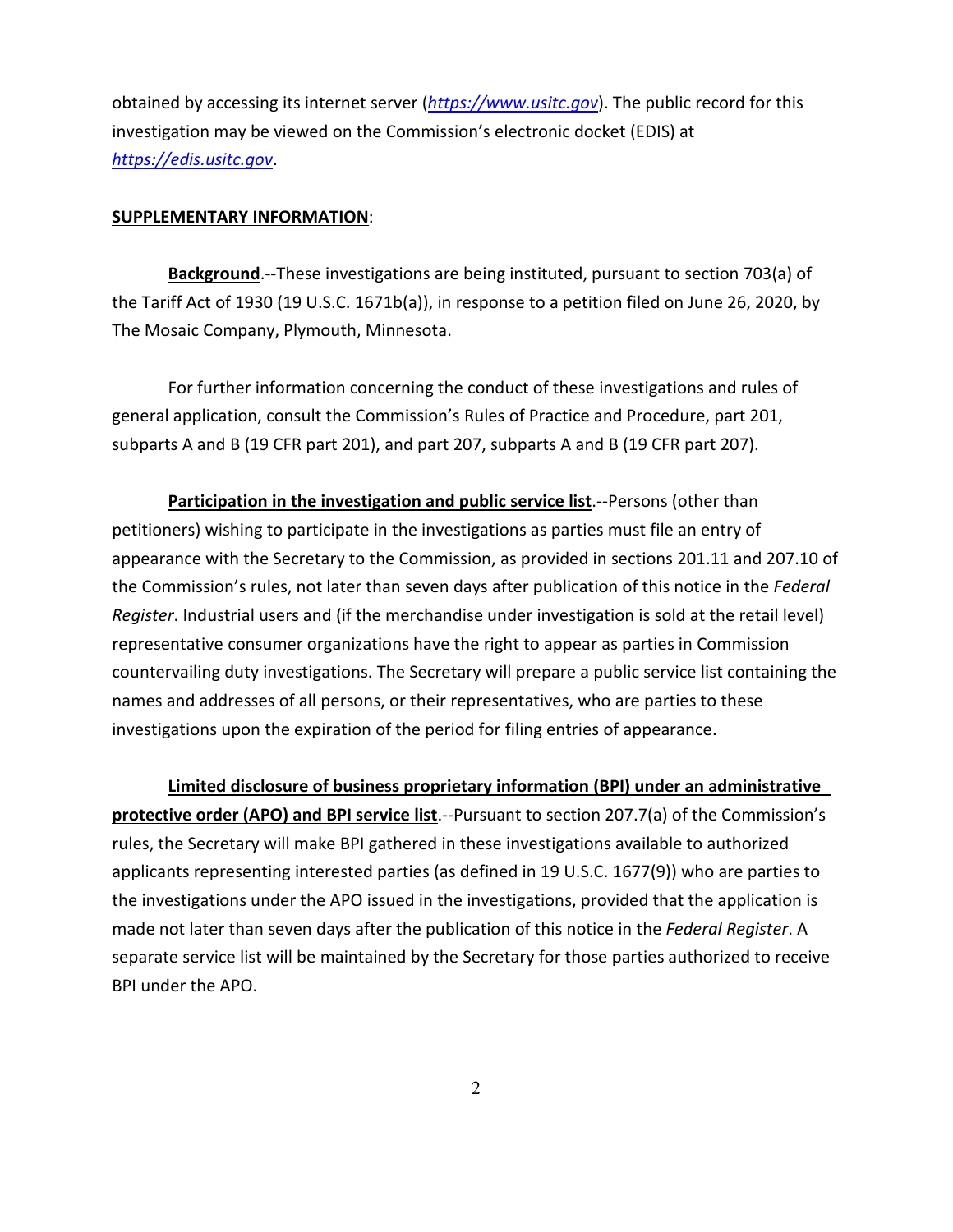**Conference**.-- In light of the restrictions on access to the Commission building due to the COVID–19 pandemic, the Commission is conducting its Title VII (antidumping and countervailing duty) preliminary phase staff conferences through submissions of written opening remarks and written testimony, staff questions and written responses to those questions, and postconference briefs. Requests to appear at the conference should be emailed to [preliminaryconferences@usitc.gov](mailto:preliminaryconferences@usitc.gov) (DO NOT FILE ON EDIS) on or before July 15, 2020. A nonparty who has testimony that may aid the Commission's deliberations may request permission to participate by submitting a short statement. Please note the Secretary's Office will accept only electronic filings during this time. Filings must be made through the Commission's Electronic Document Information System (EDIS, https:// edis.usitc.gov). No inperson paper-based filings or paper copies of any electronic filings will be accepted until further notice.

**Written submissions**.--As provided in sections 201.8 and 207.15 of the Commission's rules, any person may submit to the Commission on or before July 22, 2020, a written brief containing information and arguments pertinent to the subject matter of the investigations. Parties may file written opening remarks and testimony to the Commission on or before July 15, 2020. Staff questions will be provided to the parties on July 17, 2020, and written responses should be submitted to the Commission on or before July 22, 2020. All written submissions must conform with the provisions of section 201.8 of the Commission's rules; any submissions that contain BPI must also conform with the requirements of sections 201.6, 207.3, and 207.7 of the Commission's rules. The Commission's *Handbook on Filing Procedures*, available on the Commission's website at

[https://www.usitc.gov/documents/handbook\\_on\\_filing\\_procedures.pdf,](https://www.usitc.gov/documents/handbook_on_filing_procedures.pdf) elaborates upon the Commission's procedures with respect to filings.

In accordance with sections 201.16(c) and 207.3 of the rules, each document filed by a party to the investigations must be served on all other parties to the investigations (as identified by either the public or BPI service list), and a certificate of service must be timely filed. The Secretary will not accept a document for filing without a certificate of service.

**Certification**.--Pursuant to section 207.3 of the Commission's rules, any person submitting information to the Commission in connection with these investigations must certify that the information is accurate and complete to the best of the submitter's knowledge. In making the certification, the submitter will acknowledge that any information that it submits to